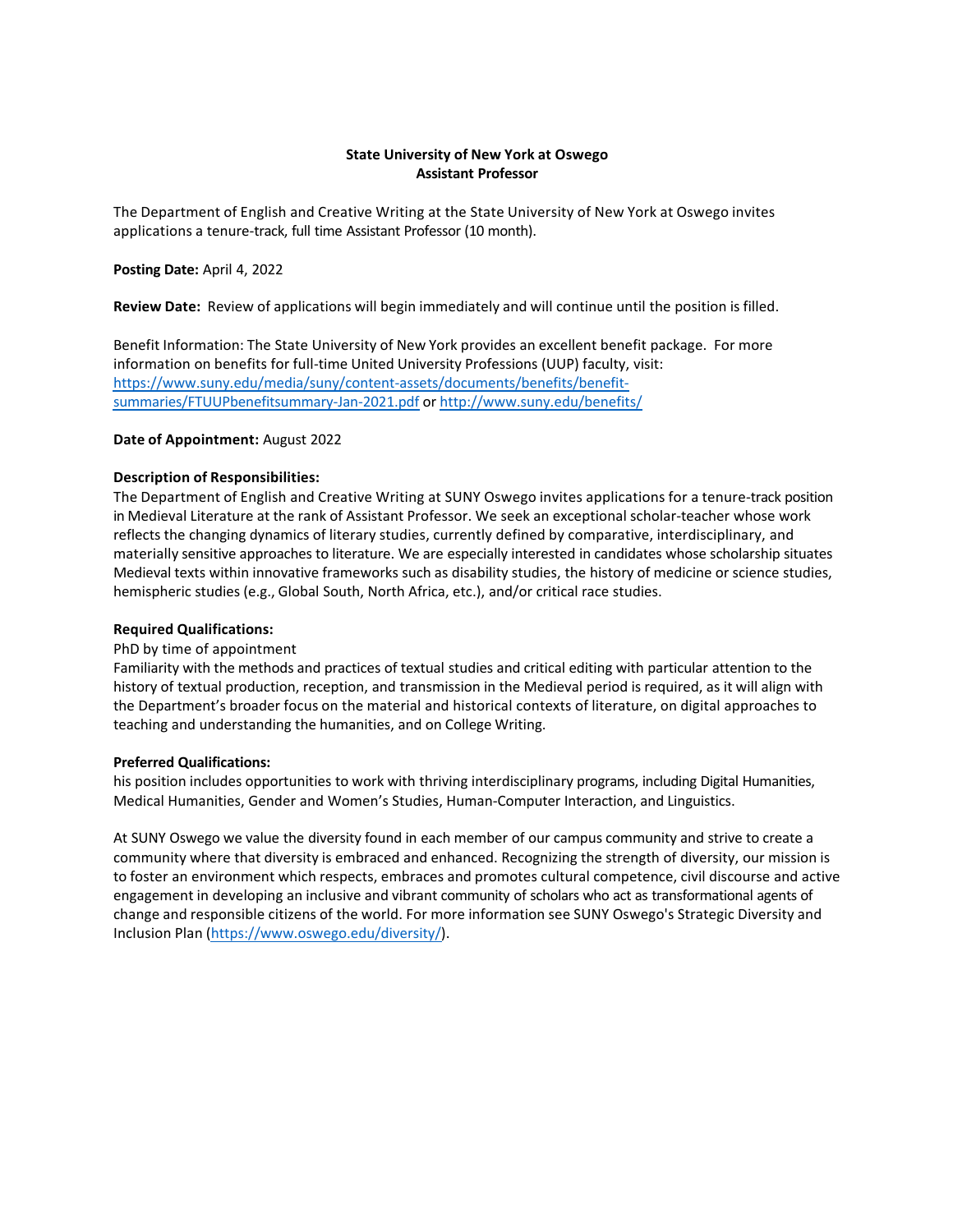As a candidate seeking consideration you are asked to submit a separate statement specifically addressing how your commitment to diversity, equity and inclusion has been evidenced in your career experience and professional activity, and/or community service (volunteer work, etc.), and/or professional development. (Please see Application Instructions)

# **To Apply Submit:**

- Cover letter describing interest and qualifications for position
- CV/Resume
- Research Statement
- Teaching Statement
- A statement addressing how your commitment to the college's values of diversity, equity and inclusion has been demonstrated in your teaching, professional development, research, and/or service, and how these values will be implemented in this position.
- Copy of unofficial (or copy of official) transcript for required degree showing degree awarded and date conferred
- Contact information for three professional references, who will be contacted for a reference letter upon the applicant's submission of all required application materials.

## Electronically to: **http://oswego.interviewexchange.com/candapply.jsp?JOBID=144843**

Candidates are required to submit all application documents listed under 'To Apply Submit.' Your application will only be accessible for consideration once all required documents have been submitted.

If you have any questions about the position, please e-mail: Patricia Clark, Search Chair at patricia.clark@oswego.edu

#### **Description of Department:**

The Department of English and Creative Writing is one of the most comprehensive in the College of Liberal Arts and Sciences. Our full-time and part-time faculty members work together to offer two complete majors, two minors, eight interdisciplinary majors and minors, and a range of programs. With a choice of in-depth study in areas such as U.S. and British Literatures, Creative Writing, Latino/a/x Literatures and Theories, African and African American Literatures, American Studies, and Gender and Women's Studies, our students benefit from our faculty's pursuit of the ongoing transformations that are the new humanities. In particular, the English program in literary studies teaches students valuable skills in writing and critical thinking while exploring literary works by diverse writers. Courses stress the importance of critical reading, writing and research to provide students with a background suitable for many kinds of careers. Our diverse faculty teach and publish across the historical and theoretical spectrum, and students benefit from an interdisciplinary mix.

**Description of SUNY Oswego:** Founded in 1861, SUNY Oswego is a public comprehensive university located in Central New York on the beautiful shores of Lake Ontario, 45 minutes from Syracuse. One of 13 comprehensive colleges in the 64-campus State University of New York (SUNY) system, SUNY Oswego is recognized nationally for its academic quality, focus on student success outcomes, and the growing diversity of its student body. Ranked in the Top Ten among public master's-level universities in the 2021 "Top Regional Universities in the North" by U.S. News and World Report, SUNY Oswego is also recognized among Princeton Review's Best Regional Colleges in the Northeast – an honor bestowed on the college every year since 2003.

Inspired by a shared commitment to excellence and the desire to transcend traditional higher education boundaries, SUNY Oswego provides a transformative experience to about 8,000 undergraduate and graduate students. The college offers preeminent academic programs in the arts and sciences, business, communications, and teacher education, and its success is built on providing students outstanding educational experiences with attention to a liberal arts and sciences foundation, practical applications, interdisciplinary approaches, independent scholarly and creative work, and skills for living in multicultural and global communities.